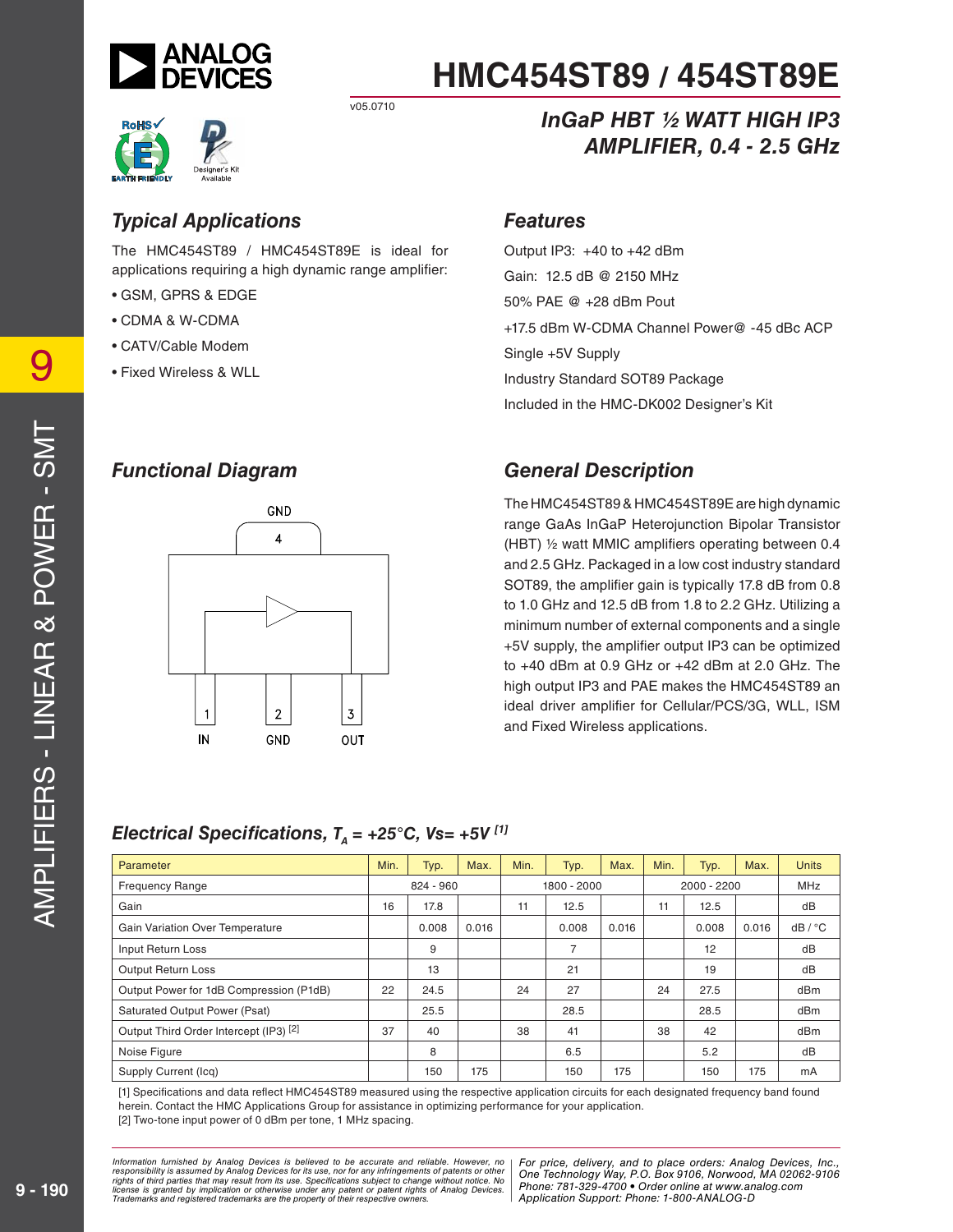



*Broadband Gain*



#### *Input Return Loss vs. Temperature @ 900 MHz*



*P1dB vs. Temperature @ 900 MHz Psat vs. Temperature @ 900 MHz*



# **HMC454ST89 / 454ST89E**

# v05.0710 *InGaP HBT ½ WATT HIGH IP3 AMPLIFIER, 0.4 - 2.5 GHz*



#### *Output Return Loss vs. Temperature @ 900 MHz*





mation furnished by Analog Devices is believed to be accurate and reliable. However, no | For price, delivery, and to place orders: Analog Devices, Inc.,<br>onsibility is assumed by Analog Devices for its use, nor for any inf y result from its use. Specifications subject to change without notice. No<br>stinn or otherwise under any patent or patent rights of Analog Devices Phone: 781-329-4700 • Order online at ww e the property of their respective owners. The Supplication Support: Phone: 1-80 *Information furnished by Analog Devices is believed to be accurate and reliable. However, no*  responsibility is assumed by Analog Devices for its use, nor for any infringements of patents or other<br>rights of third parties that may result from its use. Specifications subject to change without notice. No<br>license is gr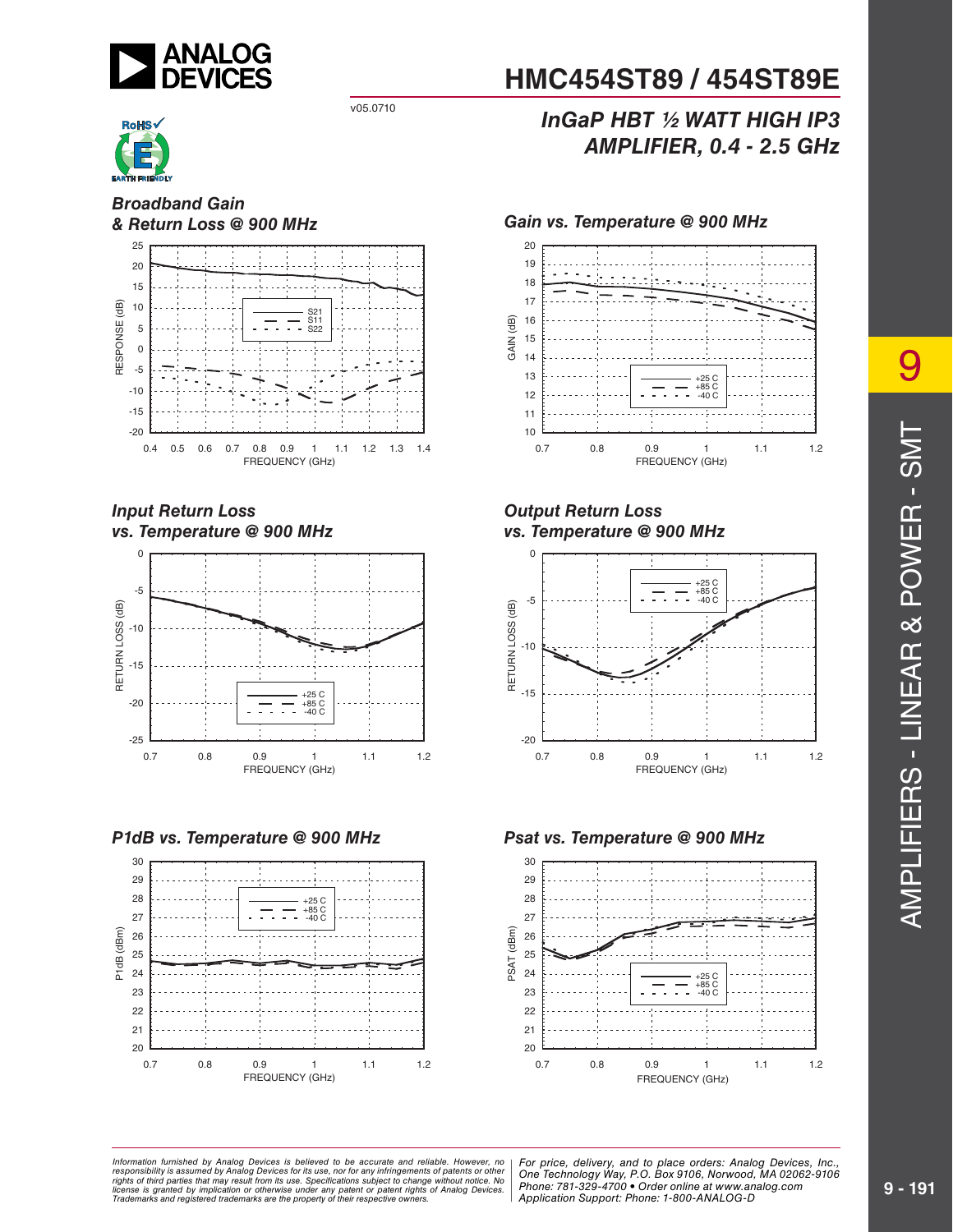



#### *Output IP3 vs. Temperature @ 900 MHz Noise Figure vs. Temperature @ 900 MHz*



#### *Reverse Isolation vs. Temperature @ 900 MHz*



# **HMC454ST89 / 454ST89E**

# v05.0710 *InGaP HBT ½ WATT HIGH IP3 AMPLIFIER, 0.4 - 2.5 GHz*



#### *Gain, Power & Output IP3 vs. Supply Voltage @ 900 MHz*







#### mation furnished by Analog Devices is believed to be accurate and reliable. However, no | For price, delivery, and to place orders: Analog Devices, Inc.,<br>onsibility is assumed by Analog Devices for its use, nor for any inf y result from its use. Specifications subject to change without notice. No<br>stinn or otherwise under any patent or patent rights of Analog Devices Phone: 781-329-4700 • Order online at ww e the property of their respective owners. The Supplication Support: Phone: 1-80 *Information furnished by Analog Devices is believed to be accurate and reliable. However, no*  responsibility is assumed by Analog Devices for its use, nor for any infringements of patents or other<br>rights of third parties that may result from its use. Specifications subject to change without notice. No<br>license is gr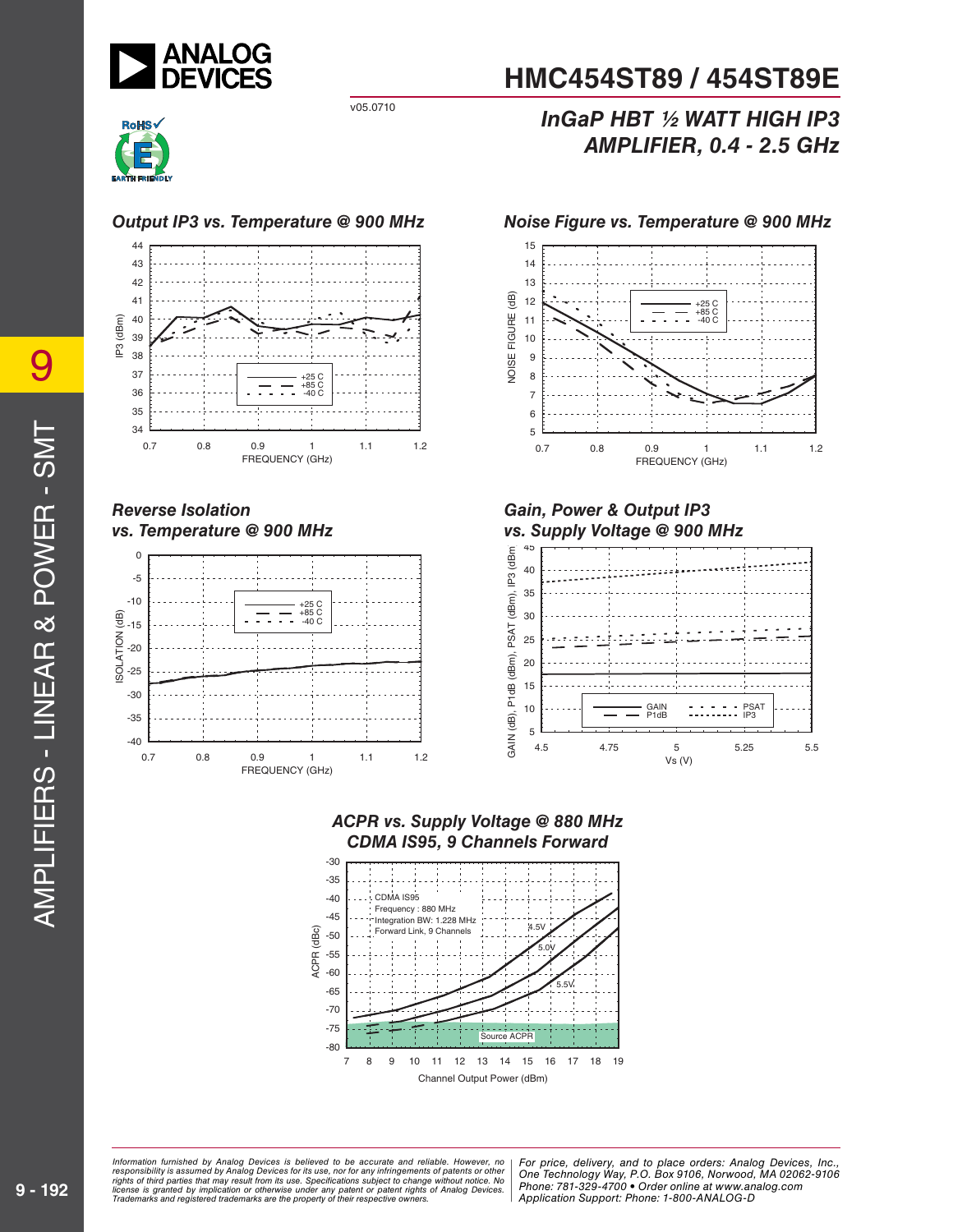



*Broadband Gain*



#### *Input Return Loss vs. Temperature @ 1960 MHz*



#### *P1dB vs. Temperature @ 1960 MHz Psat vs. Temperature @ 1960 MHz*



# **HMC454ST89 / 454ST89E**

# v05.0710 *InGaP HBT ½ WATT HIGH IP3 AMPLIFIER, 0.4 - 2.5 GHz*



#### *Output Return Loss vs. Temperature @ 1960 MHz*





mation furnished by Analog Devices is believed to be accurate and reliable. However, no | For price, delivery, and to place orders: Analog Devices, Inc.,<br>onsibility is assumed by Analog Devices for its use, nor for any inf y result from its use. Specifications subject to change without notice. No<br>stinn or otherwise under any patent or patent rights of Analog Devices Phone: 781-329-4700 • Order online at ww e the property of their respective owners. The Supplication Support: Phone: 1-80 *Information furnished by Analog Devices is believed to be accurate and reliable. However, no*  responsibility is assumed by Analog Devices for its use, nor for any infringements of patents or other<br>rights of third parties that may result from its use. Specifications subject to change without notice. No<br>license is gr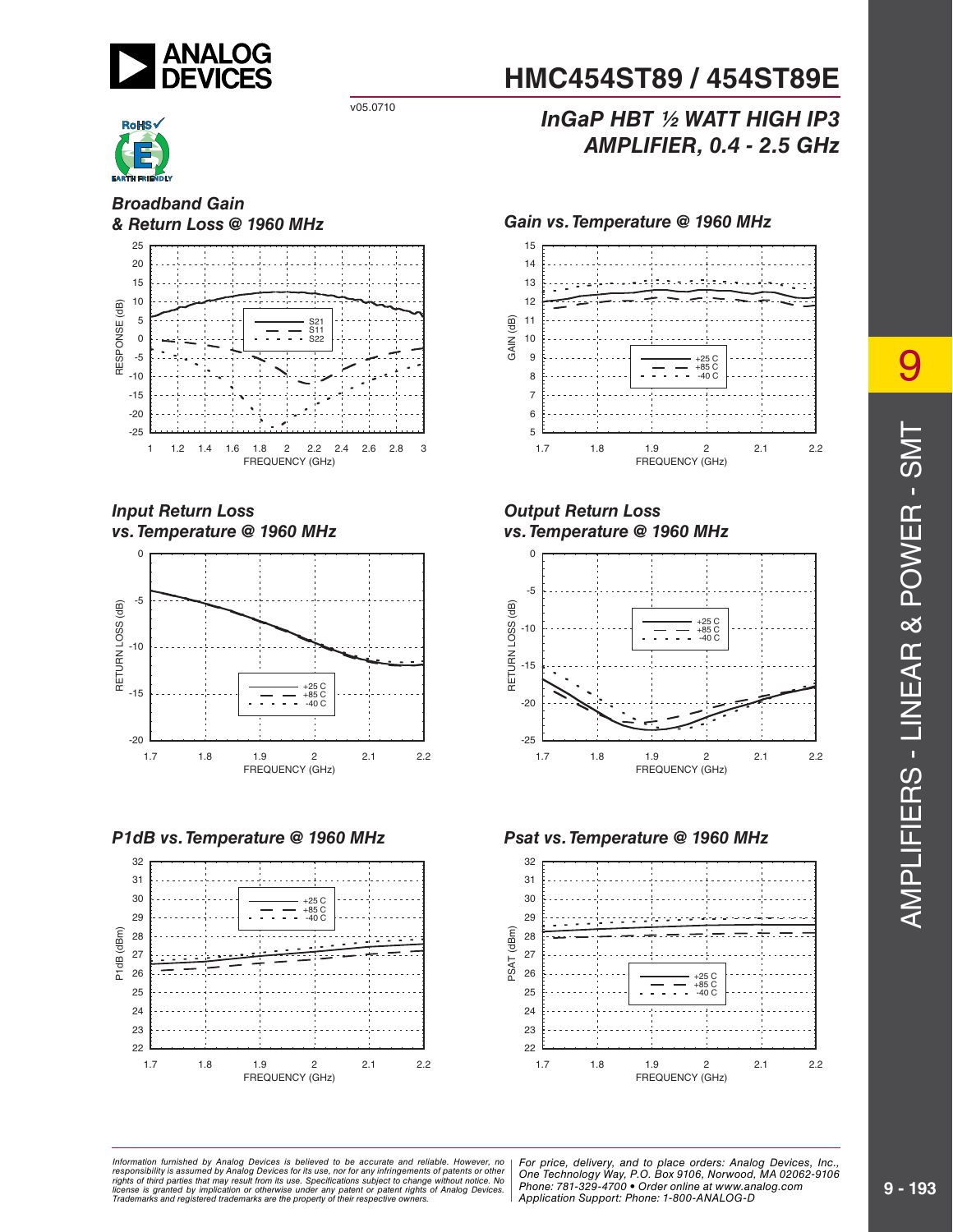



#### *Output IP3 vs. Temperature @ 1960 MHz*



#### *Reverse Isolation vs. Temperature @ 1960 MHz*



#### *ACPR vs. Supply Voltage @ 1.96 GHz CDMA 2000, 9 Channels Forward*



# **HMC454ST89 / 454ST89E**

# v05.0710 *InGaP HBT ½ WATT HIGH IP3 AMPLIFIER, 0.4 - 2.5 GHz*



#### *Gain, Power & Output IP3 vs. Supply Voltage @ 1960 MHz*







mation furnished by Analog Devices is believed to be accurate and reliable. However, no Phor price, delivery, and to place orders: Analog Devices, In<br>onsibility is assumed by Analog Devices for its use not for any infringe y result from its use. Specifications subject to change without notice. No<br>stinn or otherwise under any patent or patent rights of Analog Devices Phone: 781-329-4700 • Order online at ww e the property of their respective owners. The Supplication Support: Phone: 1-80 *Information furnished by Analog Devices is believed to be accurate and reliable. However, no*  responsibility is assumed by Analog Devices for its use, nor for any infringements of patents or other<br>rights of third parties that may result from its use. Specifications subject to change without notice. No<br>license is gr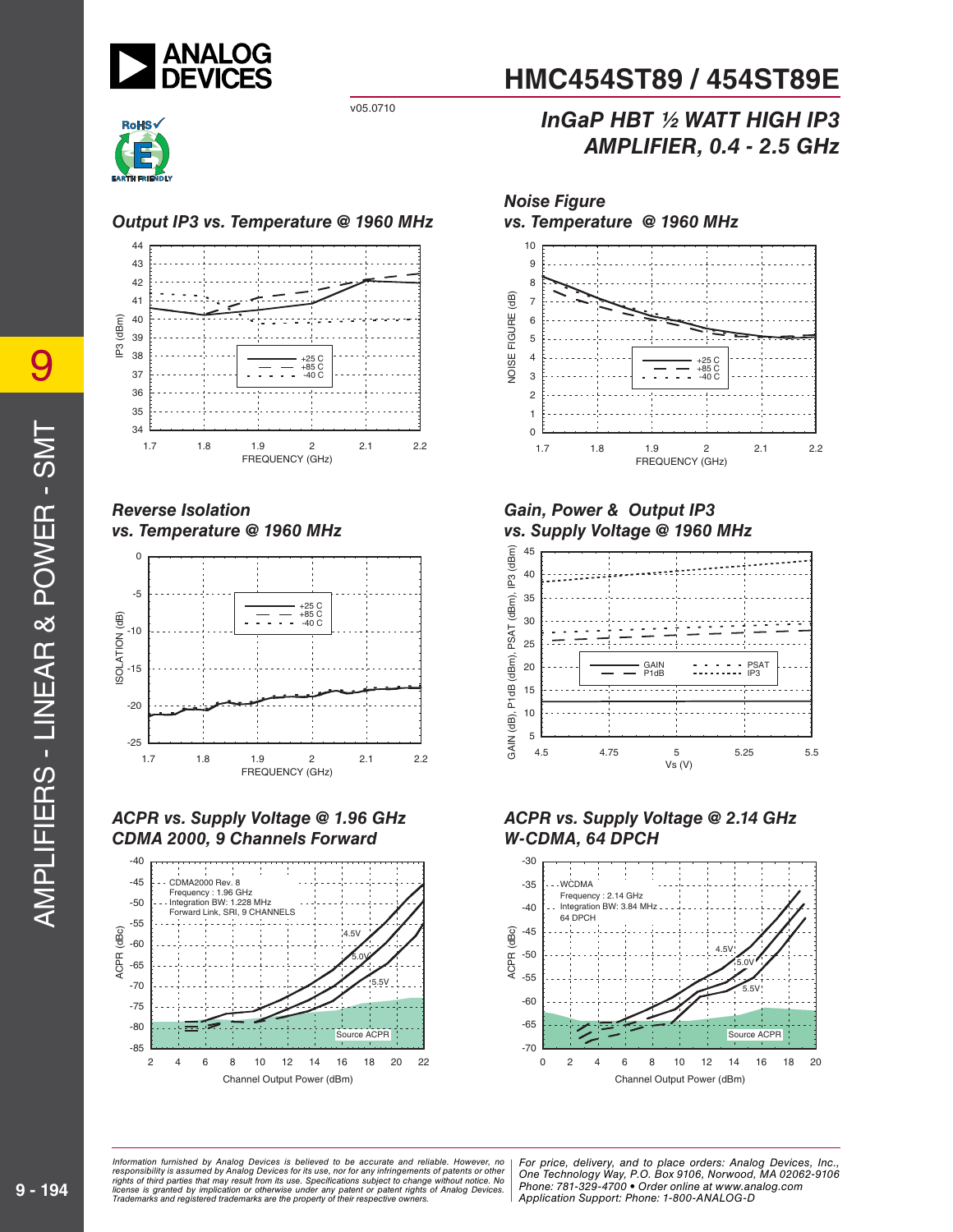



### *Absolute Maximum Ratings*

| Collector Bias Voltage (Vcc)                                                                | $+6.0$ Vdc               |
|---------------------------------------------------------------------------------------------|--------------------------|
| $RF$ Input Power (RFIN)(Vs = +5Vdc)                                                         | $+25$ dBm                |
| <b>Junction Temperature</b>                                                                 | 150 $\degree$ C          |
| Continuous Pdiss (T = $85^{\circ}$ C)<br>(derate 13.6 mW/ $\degree$ C above 85 $\degree$ C) | 0.890 W                  |
| <b>Thermal Resistance</b><br>(junction to ground paddle)                                    | 73 °C/W                  |
| <b>Storage Temperature</b>                                                                  | -65 to +150 $^{\circ}$ C |
| <b>Operating Temperature</b>                                                                | -40 to +85 $\degree$ C   |

# **HMC454ST89 / 454ST89E**

# v05.0710 *InGaP HBT ½ WATT HIGH IP3 AMPLIFIER, 0.4 - 2.5 GHz*



## *Outline Drawing*







NOTES:

1. LEADFRAME MATERIAL: COPPER ALLOY

2. DIMENSIONS ARE IN INCHES [MILLIMETERS].

3. DIMENSION DOES NOT INCLUDE MOLDFLASH OF 0.15mm PER SIDE.

4. DIMENSION DOES NOT INCLUDE MOLDFLASH OF 0.25mm PER SIDE.

5. ALL GROUND LEADS MUST BE SOLDERED TO PCB RF GROUND.

### *Package Information*

| <b>Part Number</b> | Package Body Material                              | <b>Lead Finish</b> | <b>MSL Rating</b>     | Package Marking <sup>[3]</sup> |
|--------------------|----------------------------------------------------|--------------------|-----------------------|--------------------------------|
| <b>HMC454ST89</b>  | Low Stress Injection Molded Plastic                | Sn/Pb Solder       | $MSL1$ <sup>[1]</sup> | H454<br><b>XXXX</b>            |
| <b>HMC454ST89E</b> | RoHS-compliant Low Stress Injection Molded Plastic | 100% matte Sn      | $MSL1^{[2]}$          | H454<br><b>XXXX</b>            |

[1] Max peak reflow temperature of 235  $^{\circ}$ C

[2] Max peak reflow temperature of 260 °C

[3] 4-Digit lot number XXXX

mation furnished by Analog Devices is believed to be accurate and reliable. However, no Phor price, delivery, and to place orders: Analog Devices, In<br>onsibility is assumed by Analog Devices for its use not for any infringe y result from its use. Specifications subject to change without notice. No<br>stinn or otherwise under any patent or patent rights of Analog Devices Phone: 781-329-4700 • Order online at ww e the property of their respective owners. The Supplication Support: Phone: 1-80 Information furnished by Analog Devices is believed to be accurate and reliable. However, no<br>responsibility is assumed by Analog Devices for its use, nor for any infringements of patents or other<br>rights of third parties th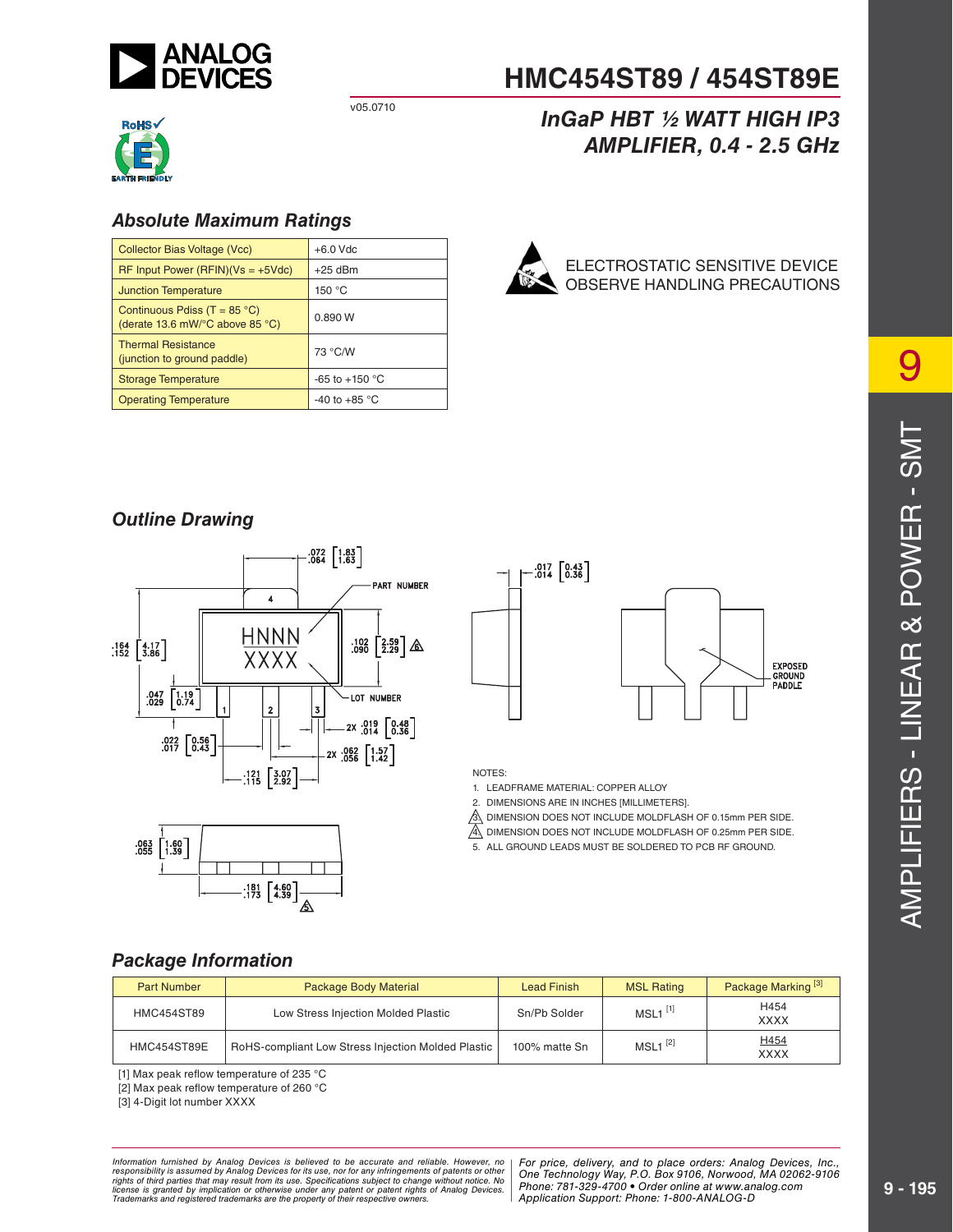

# v05.0710 *InGaP HBT ½ WATT HIGH IP3 AMPLIFIER, 0.4 - 2.5 GHz*



### *Pin Descriptions*

| Pin Number | <b>Function</b> | <b>Description</b>                                                                                                                           | Interface Schematic |
|------------|-----------------|----------------------------------------------------------------------------------------------------------------------------------------------|---------------------|
|            | <b>RFIN</b>     | This pin is AC coupled.<br>Off chip matching components are required.<br>See Application Circuit herein.                                     | –○ RFOUT<br>RFIN    |
| 3          | <b>RFOUT</b>    | RF output and DC Bias input for the output amplifier stage.<br>Off chip matching components are required.<br>See Application Circuit herein. |                     |
| 2,4        | <b>GND</b>      | These pins & package bottom must be connected to<br>RF/DC ground.                                                                            | $\circ$ GND         |

# *900 MHz Application Circuit, Compact Layout*

This circuit was used to specify the performance for 894-960 MHz operation. This circuit will satisfy many applications from 700 to 1200 MHz. Contact the HMC Applications Group for assistance in optimizing performance for your application.



mation furnished by Analog Devices is believed to be accurate and reliable. However, no | For price, delivery, and to place orders: Analog Devices, Inc.,<br>onsibility is assumed by Analog Devices for its use, nor for any inf y result from its use. Specifications subject to change without notice. No<br>stinn or otherwise under any patent or patent rights of Analog Devices Phone: 781-329-4700 • Order online at ww e the property of their respective owners. The Supplication Support: Phone: 1-80 *Information furnished by Analog Devices is believed to be accurate and reliable. However, no*  responsibility is assumed by Analog Devices for its use, nor for any infringements of patents or other<br>rights of third parties that may result from its use. Specifications subject to change without notice. No<br>license is gr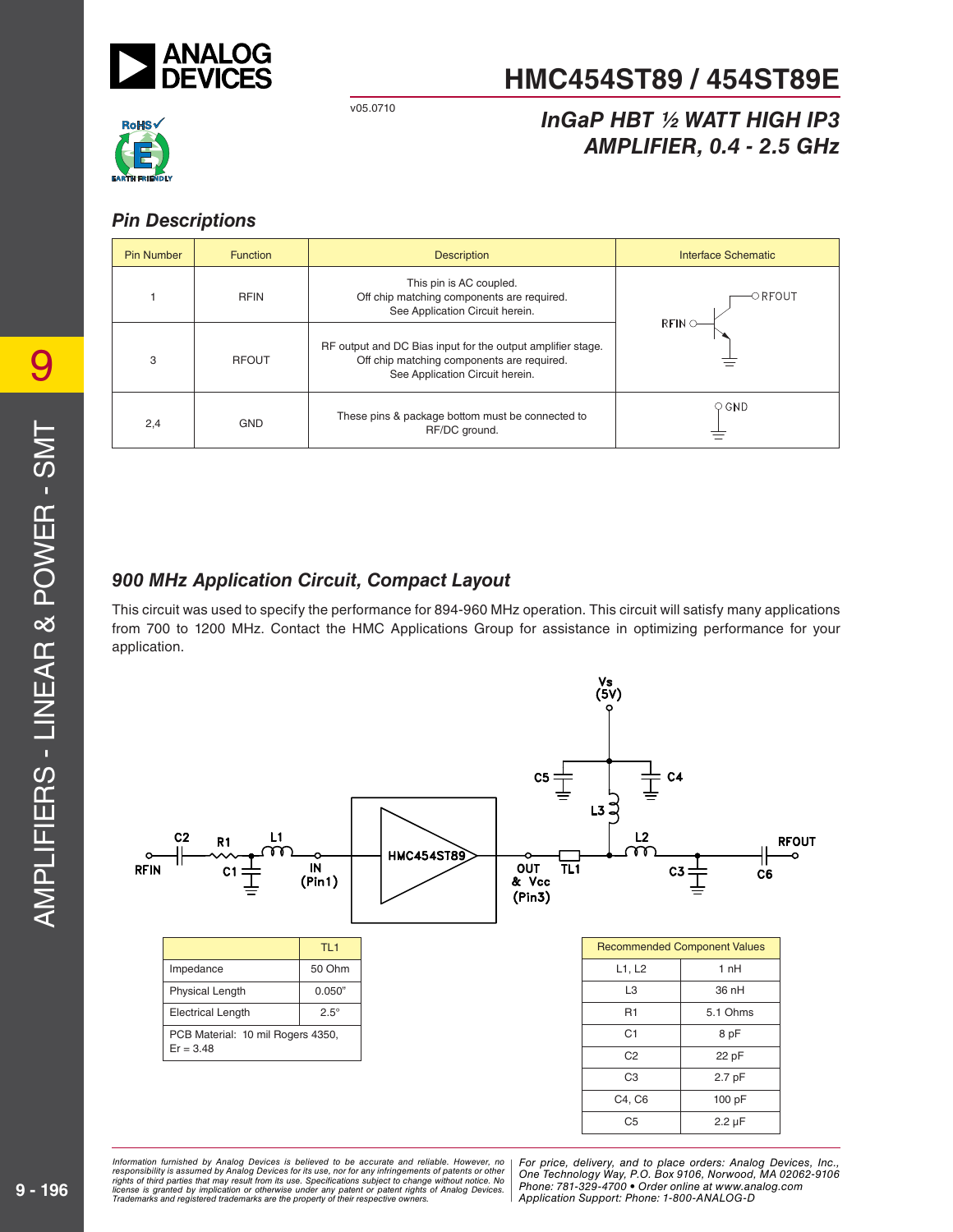

# v05.0710 *InGaP HBT ½ WATT HIGH IP3 AMPLIFIER, 0.4 - 2.5 GHz*



#### *900 MHz Evaluation PCB*



### *List of Materials for Evaluation PCB 107755 [1]*

| <b>Item</b>    | <b>Description</b>                     |
|----------------|----------------------------------------|
| $J1 - J2$      | <b>PCB Mount SMA Connector</b>         |
| $J3 - J4$      | <b>DC Pins</b>                         |
| C1             | 8 pF Capacitor, 0402 Pkg.              |
| C <sub>2</sub> | 22 pF Capacitor, 0402 Pkg.             |
| C <sub>3</sub> | 2.7 pF Capacitor, 0402 Pkg.            |
| C4, C6         | 100 pF Capacitor, 0402 Pkg.            |
| C5             | 2.2 µF Capacitor, Tantalum             |
| L1, L2         | 1 nH Inductor, 0402 Pkg.               |
| L <sub>3</sub> | 36 nH Inductor, 0402 Pkg.              |
| R <sub>1</sub> | 5.1 Ohms                               |
| U1             | HMC454ST89 / HMC454ST89E<br>Linear Amp |
| <b>PCB</b> [2] | 107753 Evaluation PCB, 10 mils         |

[1] Reference this number when ordering complete evaluation PCB

[2] Circuit Board Material: Rogers 4350, Er = 3.48

The circuit board used in this application should use RF circuit design techniques. Signal lines should have 50 Ohm impedance while the package ground leads and exposed paddle should be connected directly to the ground plane similar to that shown. A sufficient number of via holes should be used to connect the top and bottom ground planes. The evaluation board should be mounted to an appropriate heat sink. The evaluation circuit board shown is available from Hittite upon request.

AMPLIFIERS - LINEAR & POWER - SMT AMPLIFIERS - LINEAR & POWER - SMT

9

mation furnished by Analog Devices is believed to be accurate and reliable. However, no | For price, delivery, and to place orders: Analog Devices, Inc.,<br>onsibility is assumed by Analog Devices for its use, nor for any inf y result from its use. Specifications subject to change without notice. No<br>stinn or otherwise under any patent or patent rights of Analog Devices Phone: 781-329-4700 • Order online at ww e the property of their respective owners. The Supplication Support: Phone: 1-80 *Information furnished by Analog Devices is believed to be accurate and reliable. However, no*  responsibility is assumed by Analog Devices for its use, nor for any infringements of patents or other<br>rights of third parties that may result from its use. Specifications subject to change without notice. No<br>license is gr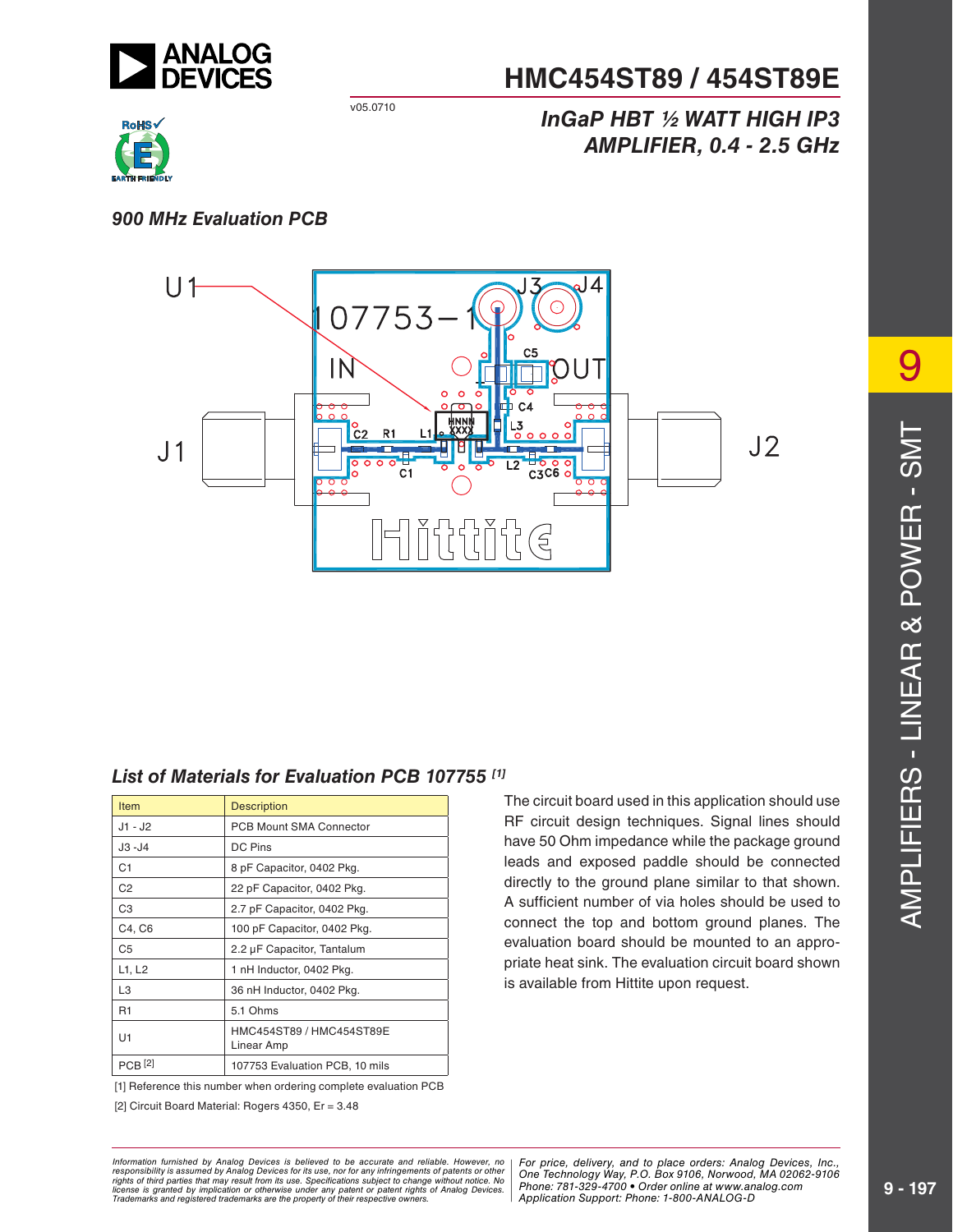

# v05.0710 *InGaP HBT ½ WATT HIGH IP3 AMPLIFIER, 0.4 - 2.5 GHz*



## *1960 & 2140 MHz Application Circuit*

This circuit was used to specify the performance for 1800-2000 and 2000-2200 MHz operation. This circuit will satisfy many applications from 1700 to 2500 MHz. Contact the HMC Applications Group for assistance in optimizing performance for your application.



|                                               | TL <sub>1</sub> | TL <sub>2</sub> | T3          | TL <sub>4</sub> |
|-----------------------------------------------|-----------------|-----------------|-------------|-----------------|
| Impedance                                     | 50 Ohm          | 50 Ohm          | 50 Ohm      | 50 Ohm          |
| Physical Length                               | 0.32"           | 0.10"           | 0.07"       | 0.17"           |
| <b>Electrical Length</b>                      | $34^\circ$      | $11^{\circ}$    | $8^{\circ}$ | $18.5^\circ$    |
| PCB Material: 10 mil Rogers 4350, $Er = 3.48$ |                 |                 |             |                 |

| <b>Recommended Component Values</b> |                   |  |  |
|-------------------------------------|-------------------|--|--|
| l 1                                 | $8.2$ nH          |  |  |
| C <sub>1</sub>                      | 1 pF              |  |  |
| C <sub>2</sub>                      | 1.2 <sub>pF</sub> |  |  |
| C <sub>3</sub>                      | 3 pF              |  |  |
| C4                                  | 100 pF            |  |  |
| C.5                                 | $2.2 \mu F$       |  |  |

mation furnished by Analog Devices is believed to be accurate and reliable. However, no | For price, delivery, and to place orders: Analog Devices, Inc.,<br>onsibility is assumed by Analog Devices for its use, nor for any inf y result from its use. Specifications subject to change without notice. No<br>stinn or otherwise under any patent or patent rights of Analog Devices Phone: 781-329-4700 • Order online at ww e the property of their respective owners. The Supplication Support: Phone: 1-80 *Information furnished by Analog Devices is believed to be accurate and reliable. However, no*  responsibility is assumed by Analog Devices for its use, nor for any infringements of patents or other<br>rights of third parties that may result from its use. Specifications subject to change without notice. No<br>license is gr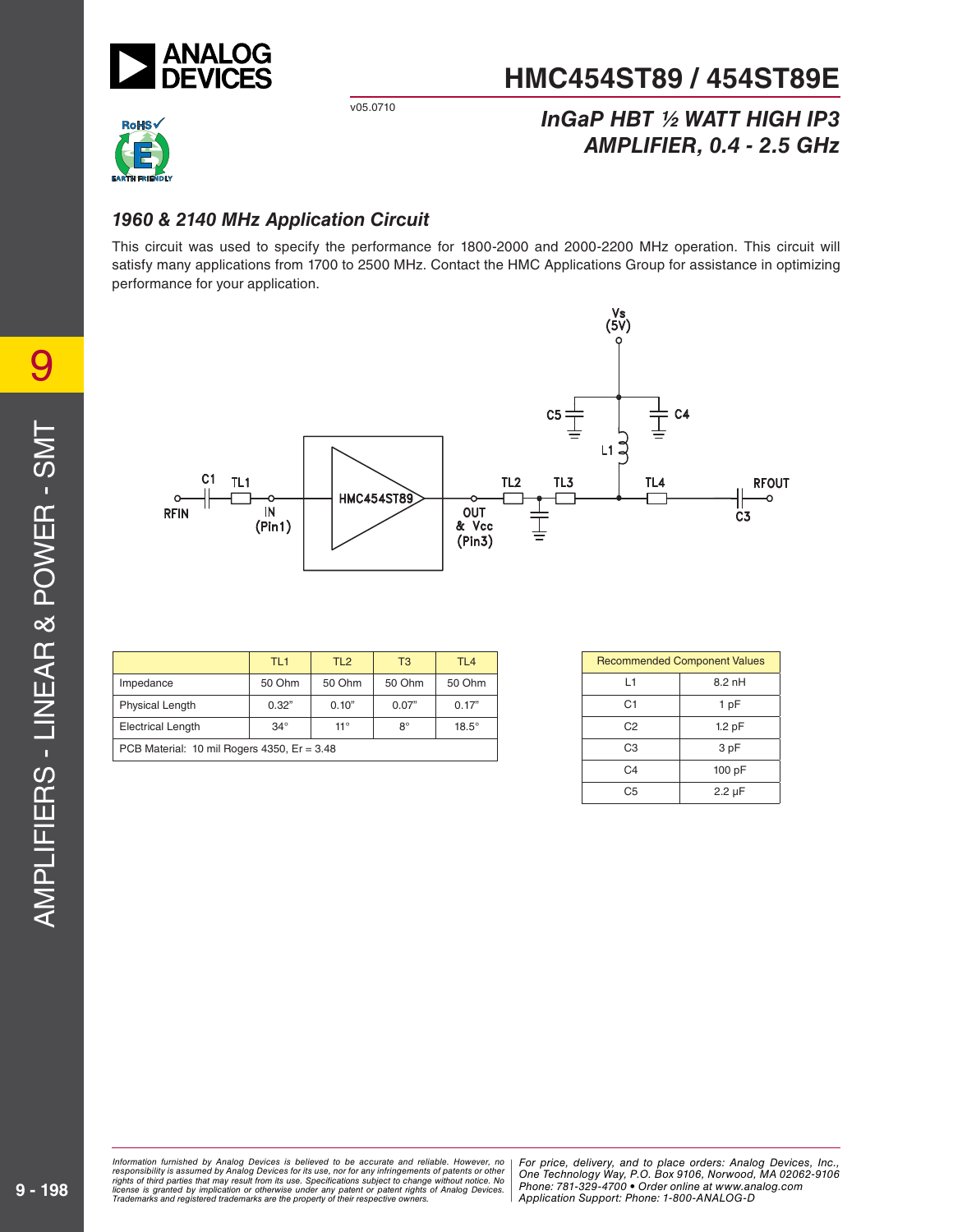

# v05.0710 *InGaP HBT ½ WATT HIGH IP3 AMPLIFIER, 0.4 - 2.5 GHz*



### *1960 & 2140 MHz Evaluation PCB*



### *List of Materials for Evaluation PCB 107749 [1]*

| <b>Item</b>    | <b>Description</b>             |
|----------------|--------------------------------|
| $J1 - J2$      | <b>PCB Mount SMA Connector</b> |
| $J3 - J4$      | <b>DC Pins</b>                 |
| C <sub>1</sub> | 1.0 pF Capacitor, 0402 Pkg.    |
| C <sub>2</sub> | 1.2 pF Capacitor, 0402 Pkg.    |
| C <sub>3</sub> | 3.0 pF Capacitor, 0402 Pkg.    |
| C <sub>4</sub> | 100 pF Capacitor, 0402 Pkg.    |
| C <sub>5</sub> | 2.2 µF Capacitor, Tantalum     |
| 11             | 8.2 nH Inductor, 0402 Pkg.     |
| U1             | HMC454ST89 / HMC454ST89E       |
| <b>PCB</b> [2] | 107747 Evaluation PCB, 10 mils |

[1] Reference this number when ordering complete evaluation PCB

[2] Circuit Board Material: Rogers 4350, Er = 3.48

The circuit board used in this application should use RF circuit design techniques. Signal lines should have 50 Ohm impedance while the package ground leads and exposed paddle should be connected directly to the ground plane similar to that shown. A sufficient number of via holes should be used to connect the top and bottom ground planes. The evaluation board should be mounted to an appropriate heat sink. The evaluation circuit board shown is available from Hittite upon request.

9 AMPLIFIERS - LINEAR & POWER - SMT AMPLIFIERS - LINEAR & POWER - SMT

mation furnished by Analog Devices is believed to be accurate and reliable. However, no | For price, delivery, and to place orders: Analog Devices, Inc.,<br>onsibility is assumed by Analog Devices for its use, nor for any inf y result from its use. Specifications subject to change without notice. No<br>stinn or otherwise under any patent or patent rights of Analog Devices Phone: 781-329-4700 • Order online at ww e the property of their respective owners. The Supplication Support: Phone: 1-80 *Information furnished by Analog Devices is believed to be accurate and reliable. However, no*  responsibility is assumed by Analog Devices for its use, nor for any infringements of patents or other<br>rights of third parties that may result from its use. Specifications subject to change without notice. No<br>license is gr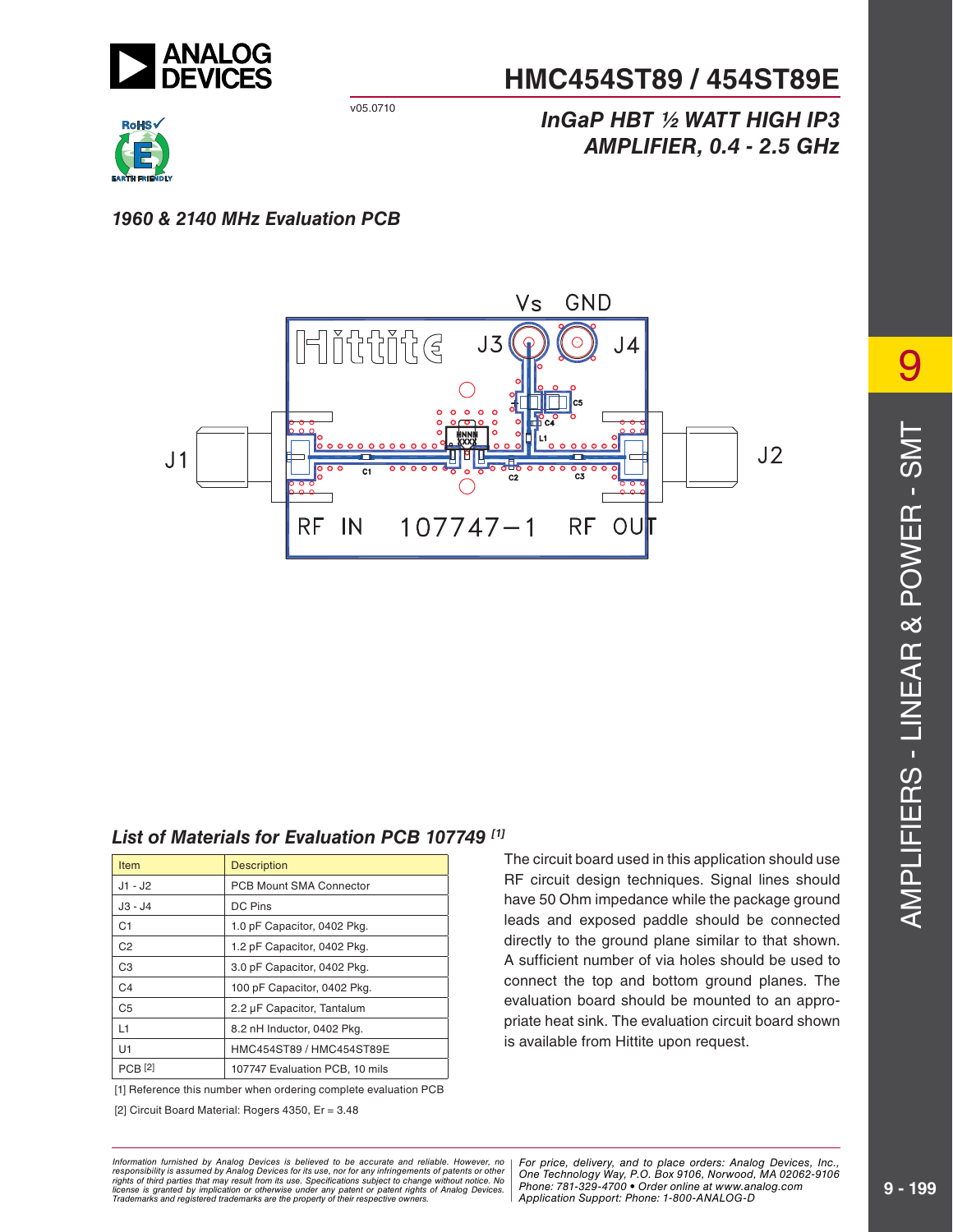

# v05.0710 *InGaP HBT ½ WATT HIGH IP3 AMPLIFIER, 0.4 - 2.5 GHz*



# *Alternative 900 MHz Application Circuit, Optimal OIP3 Layout*

This alternate application circuit for 900 MHz applications features a resonating I/O structure on the PCB that, while using more PCB area, will improve output IP3 from +40 dBm to +42 dBm. This circuit will satisfy many applications from 700 to 1200 MHz as the typical performance below demonstrates. Contact the HMC Applications Group for assistance in optimizing performance for your application.



|                                               | TL <sub>1</sub> | TL <sub>2</sub> | TL <sub>3</sub> |  |
|-----------------------------------------------|-----------------|-----------------|-----------------|--|
| Impedance                                     | 50 Ohm          | 50 Ohm          | 50 Ohm          |  |
| <b>Physical Length</b>                        | 0.35"           | 0.05"           | 0.53"           |  |
| <b>Electrical Length</b>                      | $18^{\circ}$    | $2.5^\circ$     | $27^\circ$      |  |
| PCB Material: 10 mil Rogers 4350, $Er = 3.48$ |                 |                 |                 |  |

| <b>Recommended Component Values</b> |             |  |
|-------------------------------------|-------------|--|
| L1                                  | 18nH        |  |
| C <sub>1</sub>                      | 4 pF        |  |
| C <sub>2</sub> , C <sub>6</sub>     | 10pF        |  |
| C <sub>3</sub>                      | 3 pF        |  |
| C4                                  | 100 pF      |  |
| C <sub>5</sub>                      | $2.2 \mu F$ |  |

#### *Broadband Gain & Return Loss* 25 20 15 RESPONSE (dB) RESPONSE (dB) 10 S21 s11<br>S22  $\blacksquare$ 5 0

# -15 -10 -5 0.4 0.5 0.6 0.7 0.8 0.9 1 1.1 1.2 1.3 1.4 FREQUENCY (GHz)

#### *Output IP3 & P1dB*



mation furnished by Analog Devices is believed to be accurate and reliable. However, no Phor price, delivery, and to place orders: Analog Devices, In<br>onsibility is assumed by Analog Devices for its use not for any infringe y result from its use. Specifications subject to change without notice. No<br>stinn or otherwise under any patent or patent rights of Analog Devices Phone: 781-329-4700 • Order online at ww e the property of their respective owners. The Supplication Support: Phone: 1-80 *Information furnished by Analog Devices is believed to be accurate and reliable. However, no*  responsibility is assumed by Analog Devices for its use, nor for any infringements of patents or other<br>rights of third parties that may result from its use. Specifications subject to change without notice. No<br>license is gr